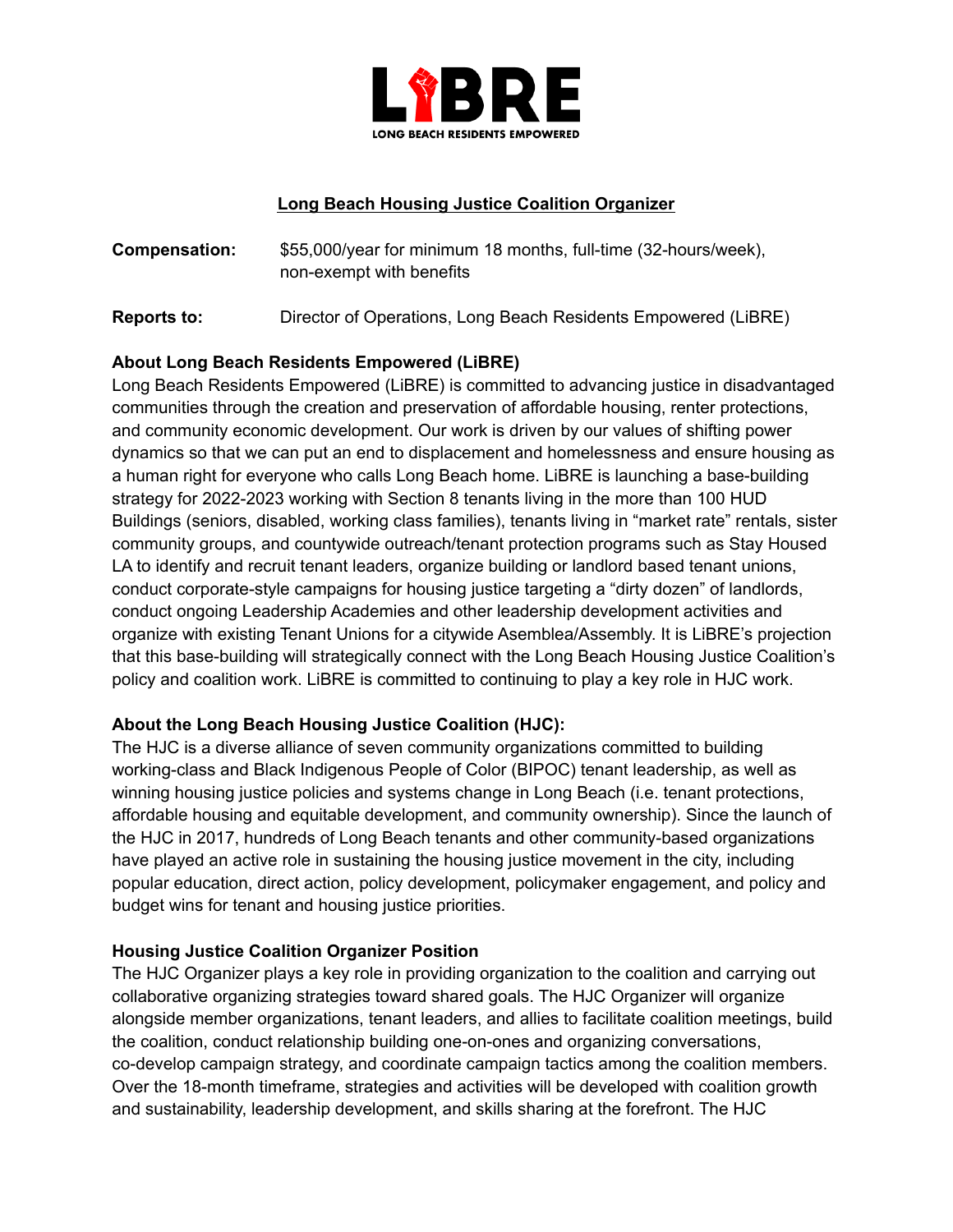Organizer will report directly to LiBRE's Director of Operations and regularly check in with key housing justice partner organization, Long Beach Forward.

# **Responsibilities:**

- Coalition building:
	- Recruit, activate, and develop 13-15 HJC member organizations, including 7-10 new member organizations by the end of an 18-month timeframe.
	- Provide lead-thinking and recommendations on coalition organizing structure and decision-making.
	- Collaborate with HJC member organizations to identify and implement support systems for active tenant participation in the HJC (no tenants directly participate in HJC at present).
	- Support the active participation and base building of HJC member organizations.
- Coalition operations:
	- Plan and facilitate coalition meetings to ensure all HJC member organizations and activities are coordinated while also creating a culture of diversity and accountability.
	- Collaborate with HJC member organizations to identify, prioritize, plan and implement housing justice policy campaigns.
	- Collaborate with HJC member organizations to create and facilitate culturally relevant popular education trainings and materials for both internal and external capacity building (i.e. strategic planning, housing policies, power analysis, coalition models, civic engagement, etc).
	- Create and maintain HJC strategic communications, database and recordkeeping systems to support the HJC work, in collaboration with LiBRE team and key partner Long Beach Forward.
- Collaboration with HJC leadership
	- Participate in weekly check-ins with Director of Organizing and regular check-ins with Long Beach Forward's Land Use Program Manager.
	- Support the preparation of regular reports on work deliverables and/or invoicing.

## **Ideal Qualifications and Skills:**

- Bilingual in English and Spanish strongly preferred.
- Minimum three years of experience with community-based organizing, including coalition work and/or policy advocacy campaigns.
- Two years of program coordination/management or equivalent combination of education and experience.
- Strong administrative background, attention to detail, and organizational, problem-solving, and analytical skills.
- Strong technical skills, ability to operate and various software data and recordkeeping platforms.
- Ability to work as part of a team and independently to manage priorities and prioritize workflow with minimal supervision.